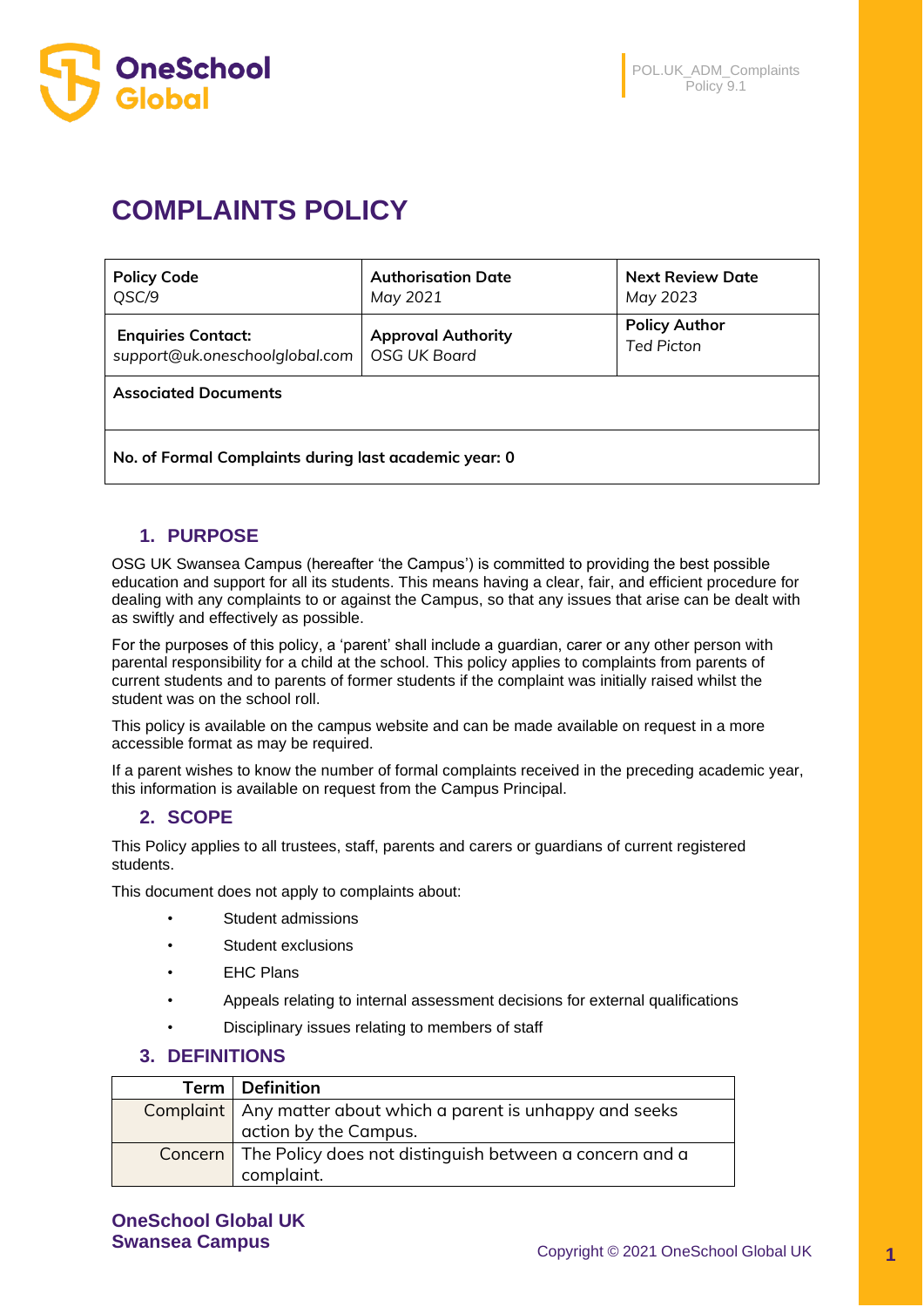

| School Day   Monday - Friday during term time (the dates of which are |
|-----------------------------------------------------------------------|
| available on the campus website)                                      |
| $RTL$ Regional Team Leader – The member of the National               |
| Leadership with oversight of the governance at a campus.              |

# **4. POLICY STATEMENT**

## **4.1. INTRODUCTION**

- 4.1.1.The Campus is committed to maintaining positive relationships with parents and carers and it is important to us that our schools establish and maintain strong home/school partnerships to ensure the best outcomes for the students.
- 4.1.2.However, we recognise that sometimes parents/carers may need to raise issues with us or wish to complain about the way a concern has been handled and we want to ensure that we try to resolve any issues as quickly and sympathetically as possible. We also want to reassure parents and carers that we do take any concerns or complaints very seriously.
- 4.1.3.The complaints procedure is a three-stage process:
	- Informal
		- Formal
	- Panel Hearing
- 4.1.4.Complaints received during holiday periods will be dealt with as soon as is practicable but are likely to take longer to resolve due to the unavailability of relevant staff. Under such circumstances the complainant will be notified of any extension to the time scales and the reason(s) why an extension is necessary when the complaint is acknowledged.
- 4.1.5.During a time of pandemic or similar, the Campus reserves the right for greater flexibility in response times due to potential staff unavailability.

## **5. PROCEDURES**

### **5.1. INFORMAL STAGE**

- 5.1.1.It is hoped that most complaints and concerns can be resolved quickly and informally. A parent with cause for concern or complaint should feel free to talk directly to a member of staff, to telephone, or write with the details of the issue that concerns them. In the first instance, it is usually best to address a concern to the class teacher or Form Tutor, as they are often best placed to resolve the matter quickly.
- 5.1.2.The parent may also refer the matter directly to the Campus Principal to deal with their concern. The Campus Principal will aim to resolve all issues with open dialogue and mutual understanding.
- 5.1.3.The Campus will acknowledge a written notification of a concern by telephone, email or by letter within two school days of receipt.
- 5.1.4.Depending on the nature of the complaint, the appropriate member of staff may arrange to speak with the complainant or invite them to a meeting within five school days of acknowledgement. This meeting may prompt further investigation or wider consultation but, in any event, this stage of the complaints process should be completed within 10 school days of the complaint being acknowledged.
- 5.1.5.Should the matter not be resolved within 10 school days of acknowledgement or in the event that the parent and member of staff fail to reach a satisfactory resolution, then the parent will be advised to proceed with the complaint in accordance with Stage 2 of this procedure.
- 5.1.6.Any agreed points of action resulting from informal discussions or meetings will be confirmed in writing to the parent.
- 5.1.7.The Campus will retain a record of low level concerns and complaints to review any emerging trends.

### **5.2. FORMAL STAGE**

5.2.1.At the formal stage, a complaint must be made in writing to the Campus Principal. If the complaint is about the Campus Principal, the complaint should go to the RTL.

**OneSchool Global UK**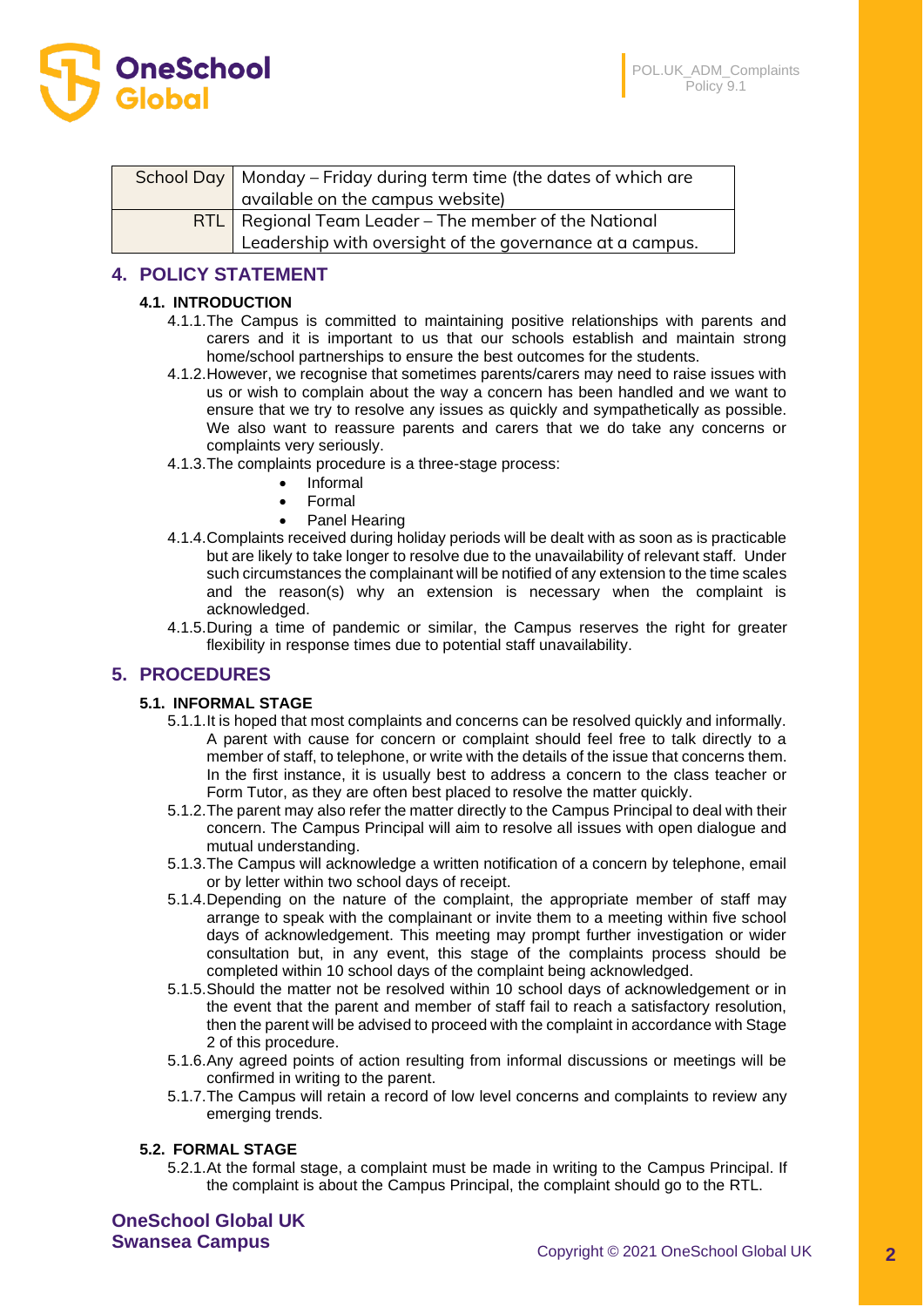

The Campus Principal is: Sallyanne Greenslade Email: [Sallyanne.Greenslade@uk.oneschoolglobal.c](mailto:Sallyanne.Greenslade@uk.oneschoolglobal.)om The Regional Team Leader is David Brooks Email: [David.Brooks@uk.oneschoolglobal.com](mailto:David.Brooks@uk.oneschoolglobal.com)

- 5.2.2.The Campus Principal / RTL will acknowledge the complaint in writing within two school days.
- 5.2.3.In most cases, the Campus Principal / RTL will meet or speak to the parent concerned to discuss the matter. If possible, a resolution will be reached at this stage. It may be necessary, however, for an investigation to be conducted. Once the Campus Principal / RTL is satisfied that, so far as is practicable, all of the relevant facts have been established, a decision will be made and the parent will be informed of this decision along with the reasons in writing, no later than 15 school days after the formal complaint was acknowledged.
- 5.2.4.Written records of all meetings and interviews held in relation to the complaint will be kept. The complainant will be informed if due to exceptional circumstances any additional time is necessary to complete the investigation.
- 5.2.5.If the parent is still not satisfied with the decision, they should proceed to Stage 3 of the complaints procedure.

#### **5.3. PANEL HEARING**

5.3.1.If the parent wishes to proceed to Stage 3 (following a failure to reach a resolution earlier in the complaints process) they should write to:

| Chair of the Trustees | Jerry Douglass                        |
|-----------------------|---------------------------------------|
| Email Address:        | Jerry.Douglass@uk.oneschoolglobal.com |

- 5.3.2.The Chair is responsible for making the arrangements for a Panel Hearing. In the written request for a Panel Hearing, the parent should state the grounds of the complaint and the outcome desired. It is also beneficial for the parents to send a list of all the documents that they believe to be in the campus' possession that they consider relevant in the matter and that they wish the Panel to see. Copies of all such documents shall be supplied to all parties not later than five school days before the hearing.
- 5.3.3.The Chair will acknowledge receipt of the complaint within five school days and will schedule a meeting of the Panel within 10 school days thereafter. The Panel appointed by the Chair will consist of at least three people not directly involved in matters detailed in the complaint, one of whom shall be independent of the governance, management and running of OSG UK or the campus. The complainant may be accompanied by a friend or relative, but legal representation is not usually appropriate.
- 5.3.4.The Panel will determine the procedure to be followed to ensure that it is best placed to deal with the issues arising from the complaint.
- 5.3.5.The panel will give careful consideration to how the complainant can be made to feel most comfortable presenting to the panel, especially in the case of a young child having to present or explain information.
- 5.3.6.If possible, the Panel will resolve the parent's complaint immediately without the need for further investigation. Where further investigation is required, the Panel will decide how it should be carried out.
- 5.3.7.After due consideration of the matters discussed at the hearing, the Panel will reach a decision. The panel may:
	- dismiss all or part of the complaint
	- uphold all or part of the complaint
	- decide on the appropriate action to be taken to resolve the complaint

**OneSchool Global UK**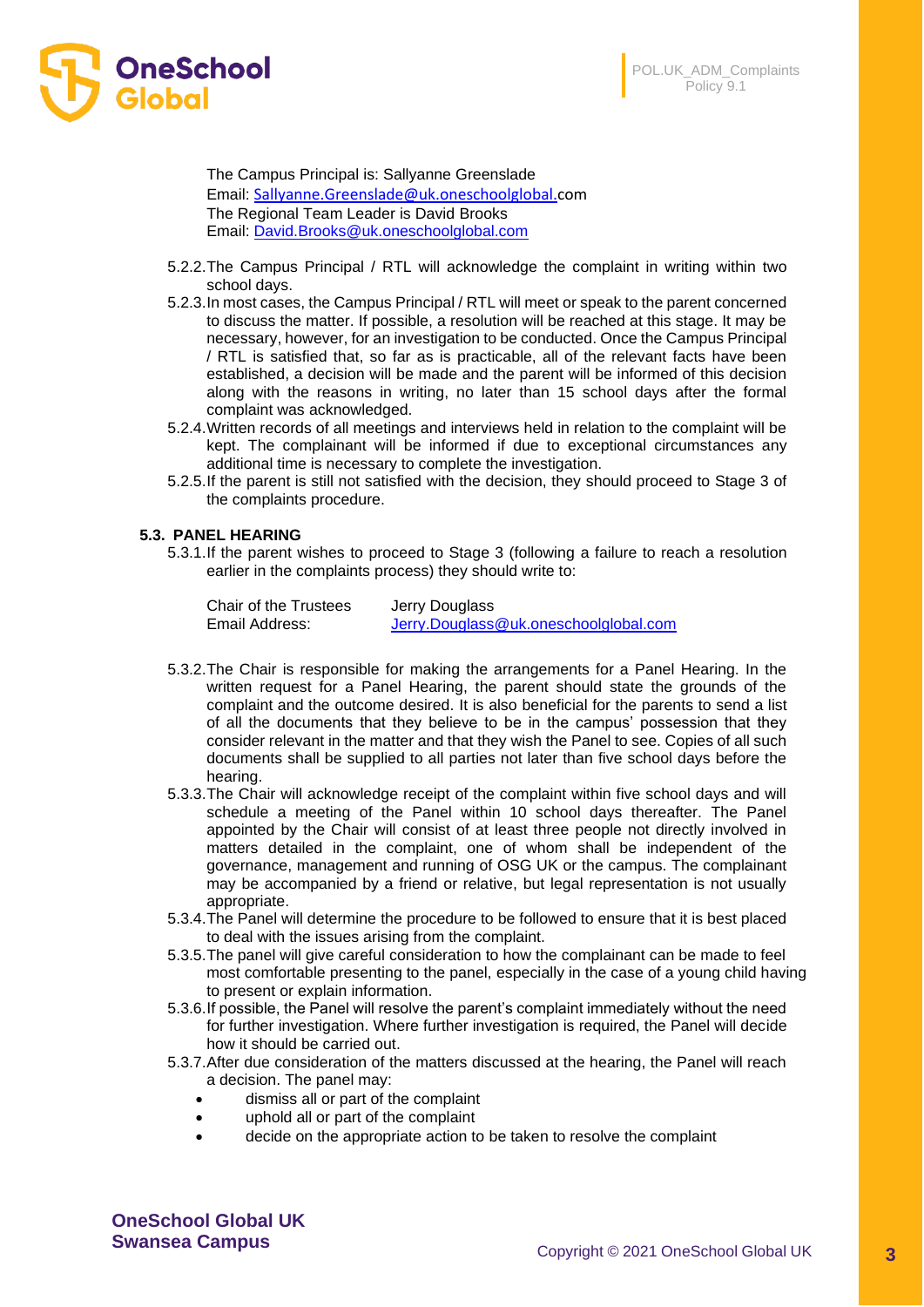

- evaluate all the evidence available and recommend changes to the school's systems or procedures as a preventative step against similar problems arising in the future.
- 5.3.8.The Panel's decision, findings and any recommendations shall be confirmed in writing to the parent and, where relevant, to the person complained about within five school days of the hearing. The decision of the Panel will be final. The Panel's decision, findings and any recommendations will be available for inspection on the school premises by the Campus Principal and the Lead CA/RTL.

### **5.4. VEXATIOUS COMPLAINTS**

- 5.4.1.Whilst it is hoped that this document will reduce any dissatisfaction with the school, it is acknowledged that there may be rare occasions where a complainant continues to be dissatisfied with the school and the outcomes achieved under the complaints procedure.
- 5.4.2.Where a complainant attempts to re-open an issue which has already been dealt with under the complaints procedure, the Chair will contact them to inform them that the matter has already been dealt with and that either that stage of the policy has been exhausted or that the complaints procedure has been exhausted and the matter is considered closed. Where further correspondence is received on the same matter, this may be considered vexatious and the school will be under no obligation to respond to that correspondence.

#### **5.5. RECORD KEEPING AND CONFIDENTIALITY**

- 5.6. A written record will be kept by the Campus Principal of all formal complaints, including any action(s) taken by the school as a result of the complaint (regardless of whether it is upheld), and of whether they are resolved at Stage 2 or progressed to a panel hearing.
- 5.7. Parents can be assured that all concerns and complaints will be treated seriously. Correspondence, statements and records will be kept confidential except as required by the school by paragraph 33 (k) of Schedule 1 to the Education (Independent Schools Standards) Regulations 2014; namely, where the Secretary of State or a body conducting an inspection under section 108 or 109 of the Education and Skills Act 2008 requests access to them, or where any other legal obligations prevail. Records of individual complaints will be retained for a minimum of seven years.
- 5.8. Records concerning allegations of abuse must be preserved for the term of the Independent inquiry into Child Sexual Abuse and at least until the accused has reached normal pension age or for 10 years from the date of the allegation if it is longer.
- 5.9. Senior leaders and trustees will maintain oversight of these records in order to determine the appropriate implementation of this policy and to respond to any patterns of complaints which may be apparent.

#### **5.10. REVIEW AND MONITORING OF COMPLAINTS**

5.10.1. The Campus will review and evaluate all complaints no matter how far they are taken or what the outcome to ensure that similar problems are avoided in the future or to see if they could have been managed any more effectively. All records of any complaints will be kept confidential but may be inspected where appropriate by the Secretary of State or any inspection body.

### **6. GUIDELINES**

• The (Education) Independent Schools Standards Regulations 2014

### **7. ATTACHMENTS**

• Formal Complaints Log 2018-19

## **VERSION CONTROL**

| <b>Policy Code</b> | Date' | <b>Version No.</b> | <b>Nature of Change</b> |
|--------------------|-------|--------------------|-------------------------|
| OSC/9              |       |                    |                         |